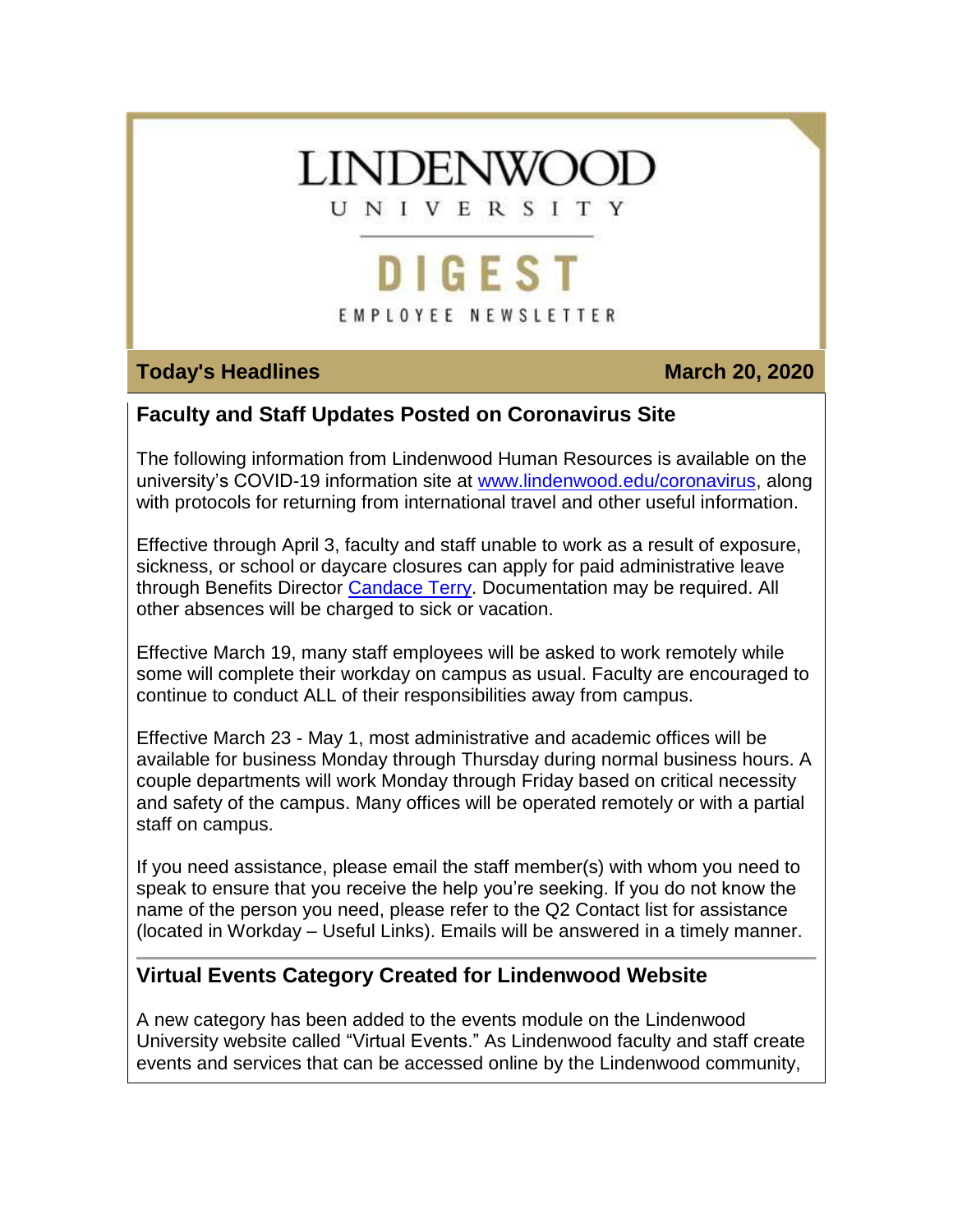this location can act as a central hub to which constituents can be directed to find and access them.

View Virtual [Events](https://hes32-ctp.trendmicro.com/wis/clicktime/v1/query?url=https%3a%2f%2fcustapp.marketvolt.com%2flink%2fT9FC7zRXdc%3fCM%3d1482244065%26X%3d70525052&umid=463170c3-f9fe-47bb-9a2c-d82b9746af88&auth=bc7ac43e330fa629f0cfb11786c85e83c10d06b8-0999514e89db262e17d54b0a52cfb695c165d8c3)

Please send any applicable posts via the online Marketing and Communications Project [request](https://hes32-ctp.trendmicro.com/wis/clicktime/v1/query?url=https%3a%2f%2fcustapp.marketvolt.com%2flink%2fffrfmn5lVR%3fCM%3d1482244065%26X%3d70525052&umid=463170c3-f9fe-47bb-9a2c-d82b9746af88&auth=bc7ac43e330fa629f0cfb11786c85e83c10d06b8-016319cd0fce05a83a9f1bedab7b395f75c05835) form.

# **Update Personal Info on Workday by March 23**

Human Resources requests that all employees review their personal information in Workday before Monday, March 23 to be certain that the university has accurate and complete information that includes cell phone, home phone, personal email, and emergency contact information.

To access, click on the "Personal Information" icon on the Workday home page and then on the individual categories of information. To make changes, click on "Edit" at the top left of each information page.

#### **Travel Cancellation Procedures due to COVID-19**

With the rapidly changing events and spread of the COVID-19 virus, there have been many conference/travel suspensions and cancellations, which are affecting Lindenwood university personnel.

This applies whether you have a university-issued expense card or have simply submitted an expense report, spend authorization, or cash advance where Lindenwood has reimbursed you or any vendor/supplier. Please direct questions to [Cheryl Delaporta](mailto:cdelaporta@lindenwood.edu) regarding how to proceed with related-finance questions.

#### **Library Services Adds Many More Resources in Response to COVID-19**

Due to COVID-19, traditional hardcopy research materials have become unavailable. To offset this, Library Services has dramatically increased the availability of database and eBook resources that can be accessed remotely.

This includes an additional 24,000 digital books to the 350,000 the library already has, as well as expanded access to JSTOR.

For additional information on expanded access to electronic resources, please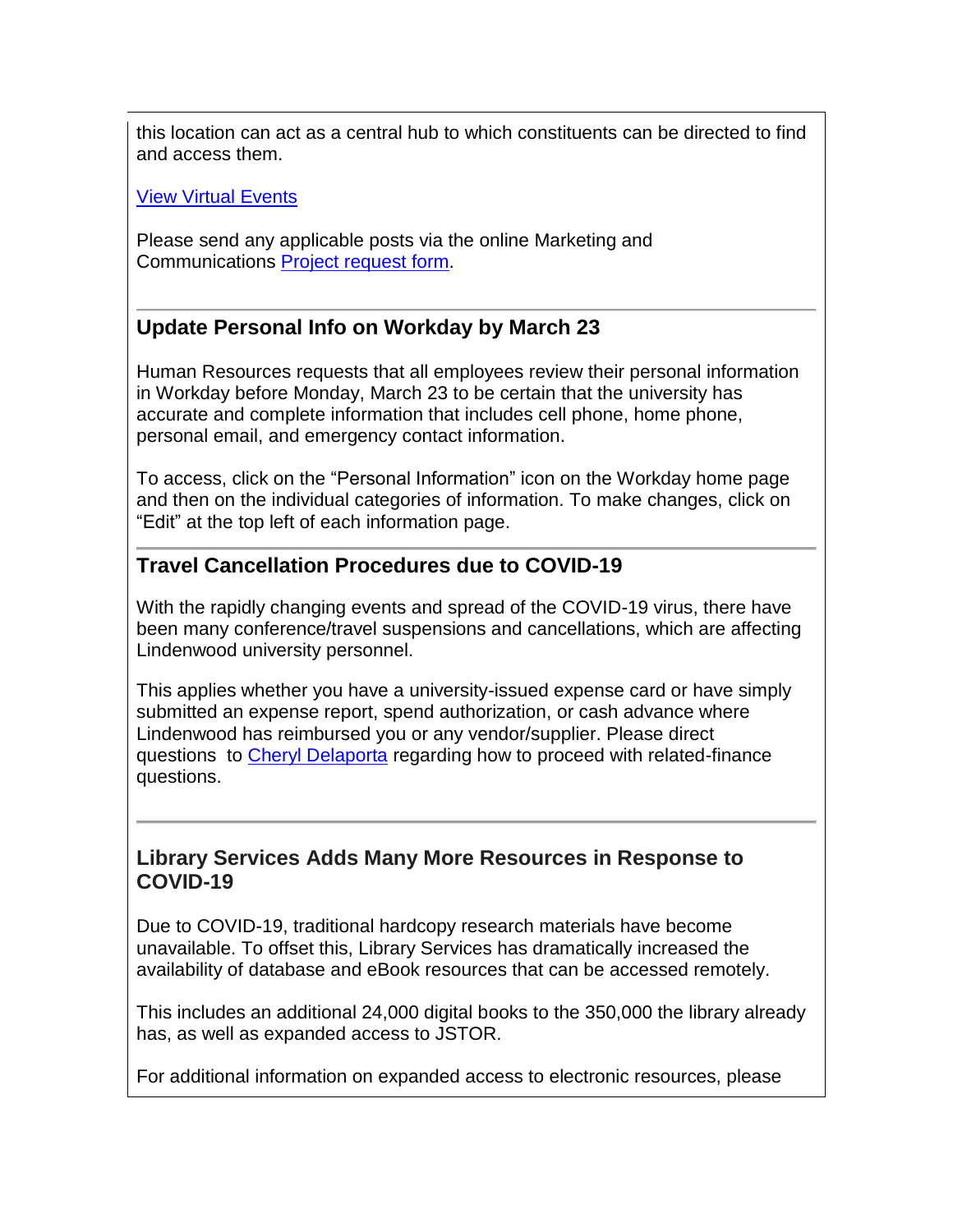consult the Library Services [Continuity of Service Libguide,](https://hes32-ctp.trendmicro.com/wis/clicktime/v1/query?url=https%3a%2f%2fcustapp.marketvolt.com%2flink%2fYZPkwUcmd1%3fCM%3d1482244065%26X%3d70525052&umid=463170c3-f9fe-47bb-9a2c-d82b9746af88&auth=bc7ac43e330fa629f0cfb11786c85e83c10d06b8-3c82152aae6cb57f1eb085cebda0c7730e170b2a)under the Faculty Resources tab.

## **Microsoft Teams Now Available on All Systems**

Lindenwood University recommends the use of Microsoft Teams as a collaboration platform for conducting chat, audio, and video conferencing with the faculty, staff, and student community. While Microsoft Teams is always available via a web browser at [http://teams.microsoft.com,](https://hes32-ctp.trendmicro.com/wis/clicktime/v1/query?url=https%3a%2f%2fcustapp.marketvolt.com%2flink%2fRfLoFpLHIC%3fCM%3d1482244065%26X%3d70525052&umid=463170c3-f9fe-47bb-9a2c-d82b9746af88&auth=bc7ac43e330fa629f0cfb11786c85e83c10d06b8-22bdc659eebbf8a1197b374fdb8c50e97ce00428) Lindenwood IT has pushed out the Microsoft Teams desktop application to all University personally assigned university devices, such as laptops and desktops, that are on the Lindenwood network. Users should expect to see a Microsoft Teams icon appear on their desktop after the installation completes and the Teams application will also launch.

#### **Campus News**

### **Common Sense Economics for Legislators Presentation Focuses on the Coronavirus**



Drs. [Tawni Ferrarini](https://hes32-ctp.trendmicro.com/wis/clicktime/v1/query?url=https%3a%2f%2fcustapp.marketvolt.com%2flink%2fQ42wrZRWuR%3fCM%3d1482244065%26X%3d70525052&umid=463170c3-f9fe-47bb-9a2c-d82b9746af88&auth=bc7ac43e330fa629f0cfb11786c85e83c10d06b8-e8d0fdea0e46f9ef514d5ca7ad5486a62fd2724a) and [Howard Wall](https://hes32-ctp.trendmicro.com/wis/clicktime/v1/query?url=https%3a%2f%2fcustapp.marketvolt.com%2flink%2fIVrBlcXZ8x%3fCM%3d1482244065%26X%3d70525052&umid=463170c3-f9fe-47bb-9a2c-d82b9746af88&auth=bc7ac43e330fa629f0cfb11786c85e83c10d06b8-3fc7a11a5f0b025738b7d7ac8cd3fc7f40e11491) of the [Hammond Institute for Free Enterprise](https://hes32-ctp.trendmicro.com/wis/clicktime/v1/query?url=https%3a%2f%2fcustapp.marketvolt.com%2flink%2ft7PFFGsd4D%3fCM%3d1482244065%26X%3d70525052&umid=463170c3-f9fe-47bb-9a2c-d82b9746af88&auth=bc7ac43e330fa629f0cfb11786c85e83c10d06b8-03044b6209dad140a22b21098fde792f38855d5a) were at the Missouri State Capitol on Wednesday, March 11. They were in Jefferson City to present their views on the economic effects of the Coronavirus crisis (COVID-19) and the responses to it. Attendees included lawmakers and their staff members, along with other participants in Missouri's legislative process. The presentations were part of the [Common](https://hes32-ctp.trendmicro.com/wis/clicktime/v1/query?url=https%3a%2f%2fcustapp.marketvolt.com%2flink%2fSbWPAcmKnU%3fCM%3d1482244065%26X%3d70525052&umid=463170c3-f9fe-47bb-9a2c-d82b9746af88&auth=bc7ac43e330fa629f0cfb11786c85e83c10d06b8-997abd562df0bd88f32371c1efca74fa0f30fc52)  [Sense Economics](https://hes32-ctp.trendmicro.com/wis/clicktime/v1/query?url=https%3a%2f%2fcustapp.marketvolt.com%2flink%2fSbWPAcmKnU%3fCM%3d1482244065%26X%3d70525052&umid=463170c3-f9fe-47bb-9a2c-d82b9746af88&auth=bc7ac43e330fa629f0cfb11786c85e83c10d06b8-997abd562df0bd88f32371c1efca74fa0f30fc52) for Legislators program, a nonpartisan program of the Hammond Institute and the [Economic Education Center](https://hes32-ctp.trendmicro.com/wis/clicktime/v1/query?url=https%3a%2f%2fcustapp.marketvolt.com%2flink%2fQdYhRCW1ya%3fCM%3d1482244065%26X%3d70525052&umid=463170c3-f9fe-47bb-9a2c-d82b9746af88&auth=bc7ac43e330fa629f0cfb11786c85e83c10d06b8-873540b35419b449ef585e312b8431a76fd198b2) designed to help legislators engage voters about economics.

**Deadline Extended**

**President's Ambassador Application**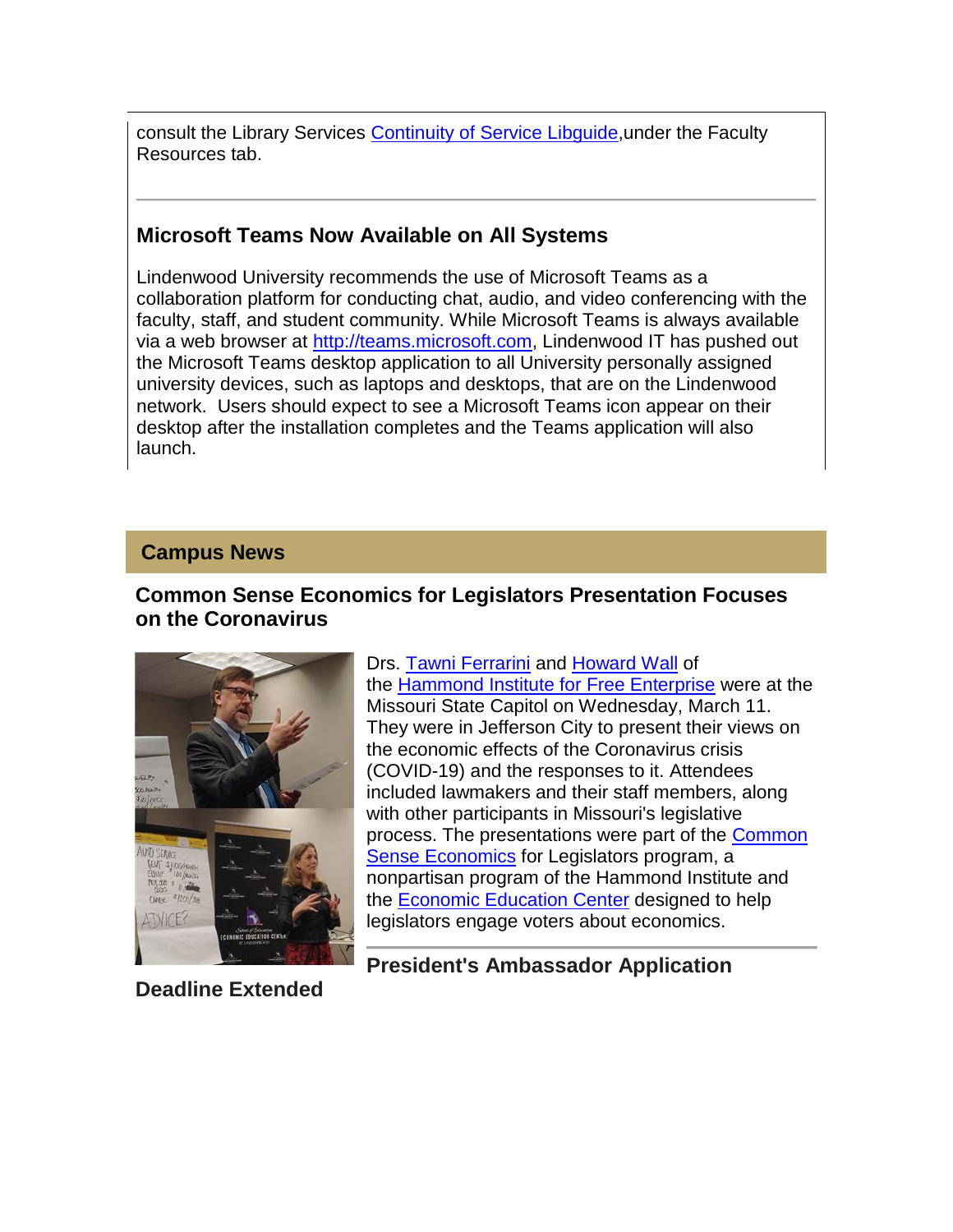The application deadline for the 2020-21 President's Ambassador Program has been extended to Tuesday, March 31 to account for the disruptions to schedules due to COVID-19.

If you know a student interested in applying, please ask the students to fill out [this](https://hes32-ctp.trendmicro.com/wis/clicktime/v1/query?url=https%3a%2f%2fcustapp.marketvolt.com%2flink%2fzKpoWmurY8%3fCM%3d1482244065%26X%3d70525052&umid=463170c3-f9fe-47bb-9a2c-d82b9746af88&auth=bc7ac43e330fa629f0cfb11786c85e83c10d06b8-a59724f80f0e07e3685e014cb07e3ddc3aa3dd64)  [application.](https://hes32-ctp.trendmicro.com/wis/clicktime/v1/query?url=https%3a%2f%2fcustapp.marketvolt.com%2flink%2fzKpoWmurY8%3fCM%3d1482244065%26X%3d70525052&umid=463170c3-f9fe-47bb-9a2c-d82b9746af88&auth=bc7ac43e330fa629f0cfb11786c85e83c10d06b8-a59724f80f0e07e3685e014cb07e3ddc3aa3dd64) If the student has already filled out the paper application and is not able to send it via email, please click on the link



above to fill out the electronic version. Applications may also scan and email the paper application.

Please send letters of recommendation to Nicole Sullivan at [nsullivan@lindenwood.edu.](mailto:nsullivan@lindenwood.edu) If you have any questions, please feel free to contact Nicole at 636-949-4900. Thank you, and stay healthy!

#### **Hammond Institute Serves as Panelists for Youth Entrepreneurship Program in Hazelwood**



Drs. [Howard Wall](https://hes32-ctp.trendmicro.com/wis/clicktime/v1/query?url=https%3a%2f%2fcustapp.marketvolt.com%2flink%2fIVrBlcXZ8x%3fCM%3d1482244065%26X%3d70525052&umid=463170c3-f9fe-47bb-9a2c-d82b9746af88&auth=bc7ac43e330fa629f0cfb11786c85e83c10d06b8-3fc7a11a5f0b025738b7d7ac8cd3fc7f40e11491) and [Grant Black](https://hes32-ctp.trendmicro.com/wis/clicktime/v1/query?url=https%3a%2f%2fcustapp.marketvolt.com%2flink%2ffFL9HRv3b4%3fCM%3d1482244065%26X%3d70525052&umid=463170c3-f9fe-47bb-9a2c-d82b9746af88&auth=bc7ac43e330fa629f0cfb11786c85e83c10d06b8-343a7f109e34b441149eb5de96c85eddaa30be1a) of the Hammond Institute recently served alongside [John and Barbara Hammond](https://hes32-ctp.trendmicro.com/wis/clicktime/v1/query?url=https%3a%2f%2fcustapp.marketvolt.com%2flink%2fCiMEoUKrGW%3fCM%3d1482244065%26X%3d70525052&umid=463170c3-f9fe-47bb-9a2c-d82b9746af88&auth=bc7ac43e330fa629f0cfb11786c85e83c10d06b8-7fc8342fd028dc662881577565797637c7d9acb9) as panelists for student presentations at Hazelwood West High School. The presentations were made by students in two classes that employ the Youth Entrepreneurship model, which "bridges the gap between textbook learning and practical

application" and "empowers teachers to innovate in their classroom and prepares students for success in the workplace and in life." The Youth Entrepreneurs program at Hazelwood has been made possible by the financial support of John Hammond, a long-time member o[fLindenwood University's Board of Trustees.](https://hes32-ctp.trendmicro.com/wis/clicktime/v1/query?url=https%3a%2f%2fcustapp.marketvolt.com%2flink%2fZiuKSw5Qds%3fCM%3d1482244065%26X%3d70525052&umid=463170c3-f9fe-47bb-9a2c-d82b9746af88&auth=bc7ac43e330fa629f0cfb11786c85e83c10d06b8-fa469a1b4b1df7a7ad31a5f4204bfb225a49bfd1)

### **Project Focuses on Attitudes Towards People with Disabilities**

Graduating Senior Abby Right, Dr. Michiko Nohara-LeClair, and the Center for Diversity & Inclusion are partnering to collect DEI-related data. Please consider completing this [voluntary survey](https://hes32-ctp.trendmicro.com/wis/clicktime/v1/query?url=https%3a%2f%2fcustapp.marketvolt.com%2flink%2f6VHsmLsYax%3fCM%3d1482244065%26X%3d70525052&umid=463170c3-f9fe-47bb-9a2c-d82b9746af88&auth=bc7ac43e330fa629f0cfb11786c85e83c10d06b8-bcc14e5da1b343385eefc3d51dbd2557b8b95c22) to help them understand different campus attitudes towards people with different abilities. Thank you for your participation. #LionsUnited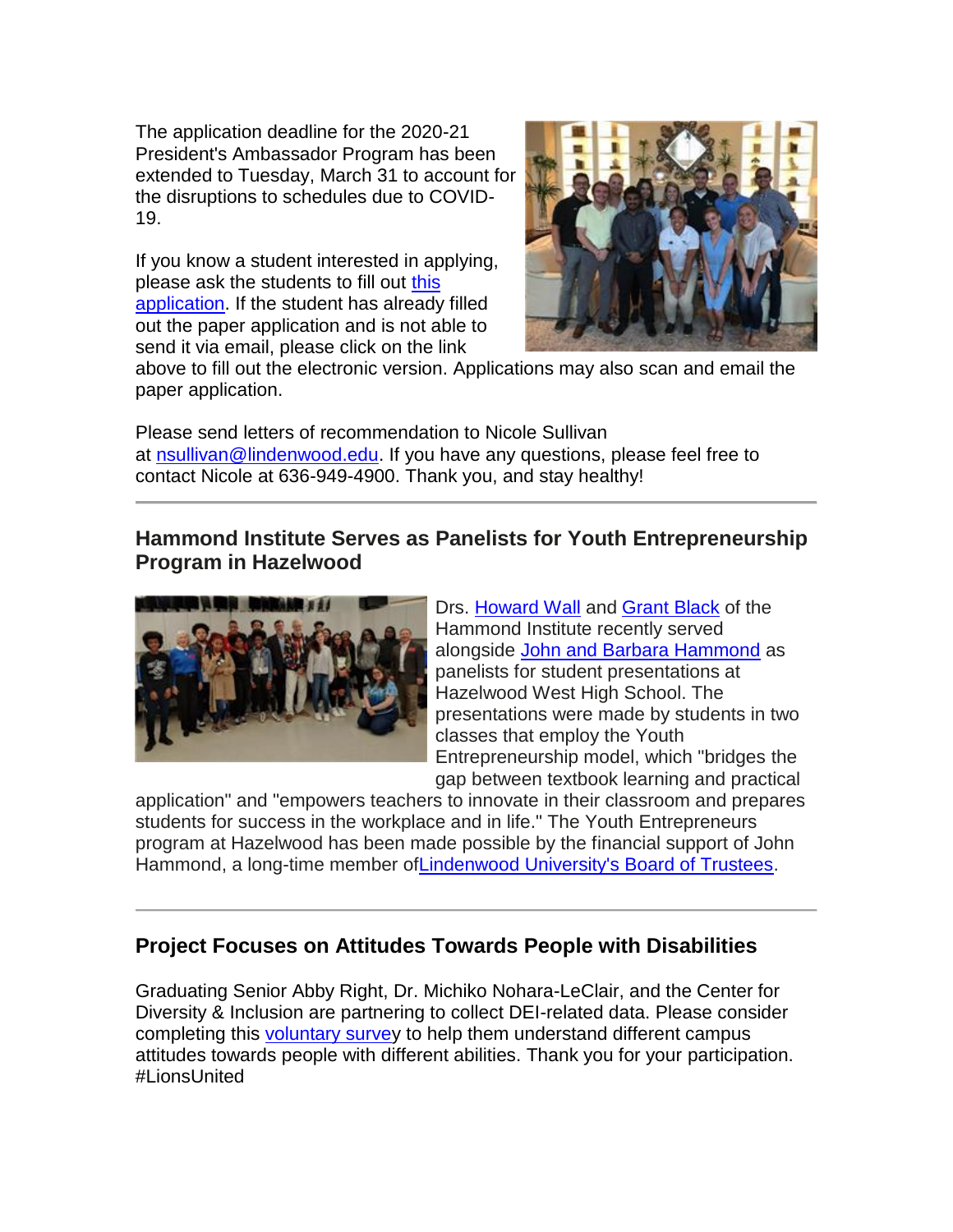# **2020 Election Discussion Includes Area Experts**

"You would not let your parents set up your Spotify play list or take over your snapchat for the day, so why do you let them make decisions about your future?" Dr. Anita Manion, assistant professor of political science at UMSL opened the discussion of the 2020 election with this thought-provoking question.

The panel, consisting of Manion; Dr. David Robertson, professor of political science at UMSL; Kurt Bahr, St. Charles County director of elections; and Dr. Don Heidenreich, Lindenwood professor of history, agreed every election is important, but this election has several critical issues at stake.



Allison McDonald (2023) a musical theater major said, "This year's election is the first one that I will be old enough to participate in. This discussion helped me understand the importance of my vote. I am more confident in the necessity of my vote and that of other members of Gen Z."

### **New Student Orientation - Lion Leader Recommendations**

Do you know any students who you think would make great student leaders? Lion Leader applications for fall 2020 New Student Orientation may be made through today (March 20). This is an opportunity for student leaders to grow and welcome new students to campus during New Student Orientation.

Faculty and staff are encouraged to send recommendations, including student names and Lindenwood email addresses. Nominated students will be contacted and given more information about this opportunity!

This kind of recognition makes all of the difference to students. Please send the requested information and any questions to **Brooke VonJensen**.

#### **Gietschier Presents Work at Annual NINE Spring Training Conference**

Steve Gietschier, associate professor of history, presented a paper at the 27th Annual NINE Spring Training Conference in Tempe, Ariz, on March 6. His paper was titled "*Cleaning Up and Tumbling Down: Who Played for the Black Sox After the White Sox?*"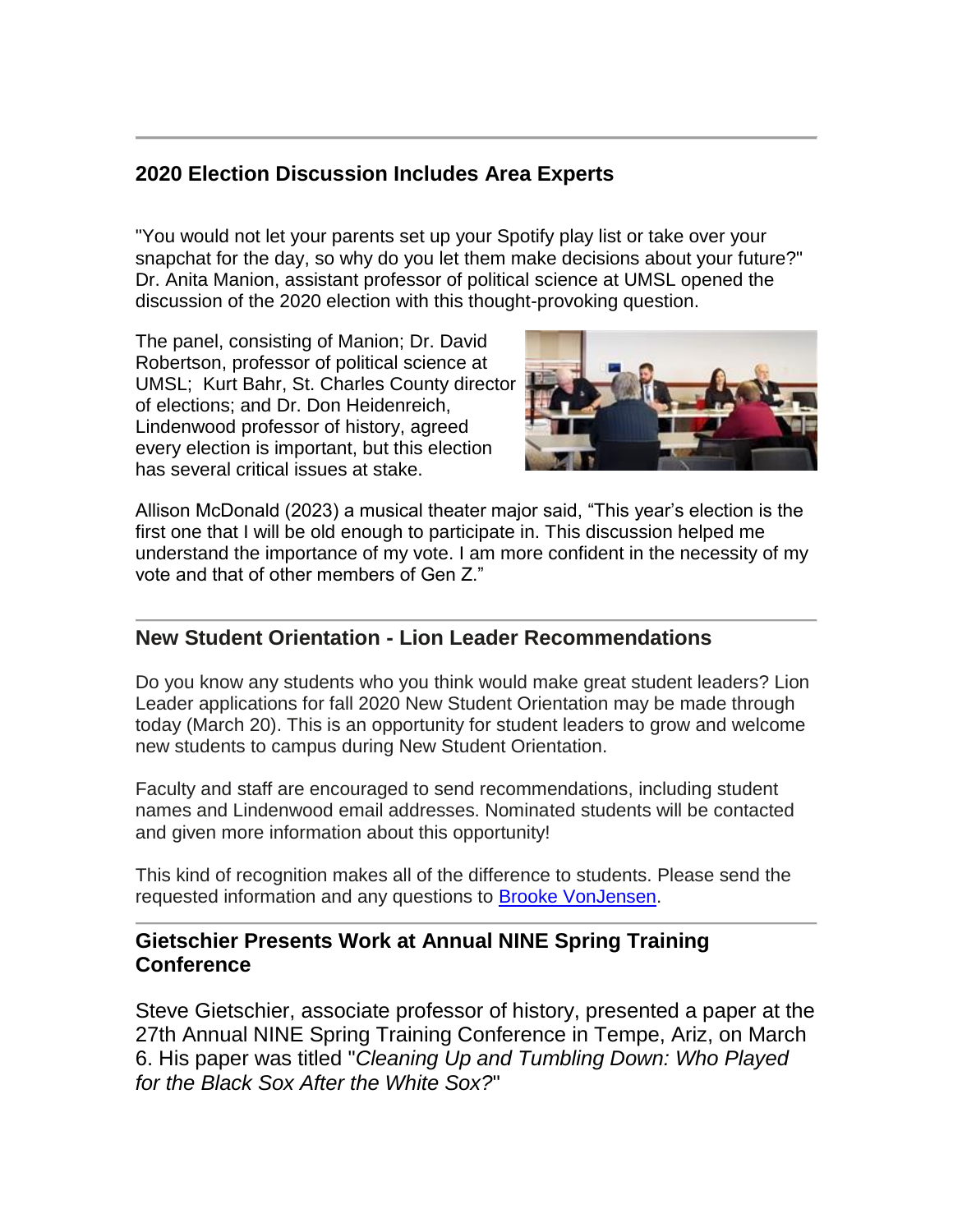Gietschier, who also served as the master of ceremonies for the conference, began his presentation with this prescient opening, "Baseball has a disaster plan. If something terrible happens, an airplane crash, a hotel fire, a bus accident, a terrorist attack, an infectious disease, that plan would be activated. The affected roster would be repaired. It's never happened, at least not yet. But what if?"

The NINE conference is organized by the editorial board of *NINE: A Journal of Baseball History and Culture*, published by the University of Nebraska Press.



All Learning Academy events have been cancelled until further notice.

**Hours Until March 22**

**Library Services**

Monday - Friday 8 a.m. - 7 p.m. Saturday - Sunday 11 a.m. - 7 p.m.

# **Spellmann Center**

Main Street Monday - Friday, 8 a.m. to 5 p.m. Dining Hall Closed Computer Lab Closed (computers available in LARC)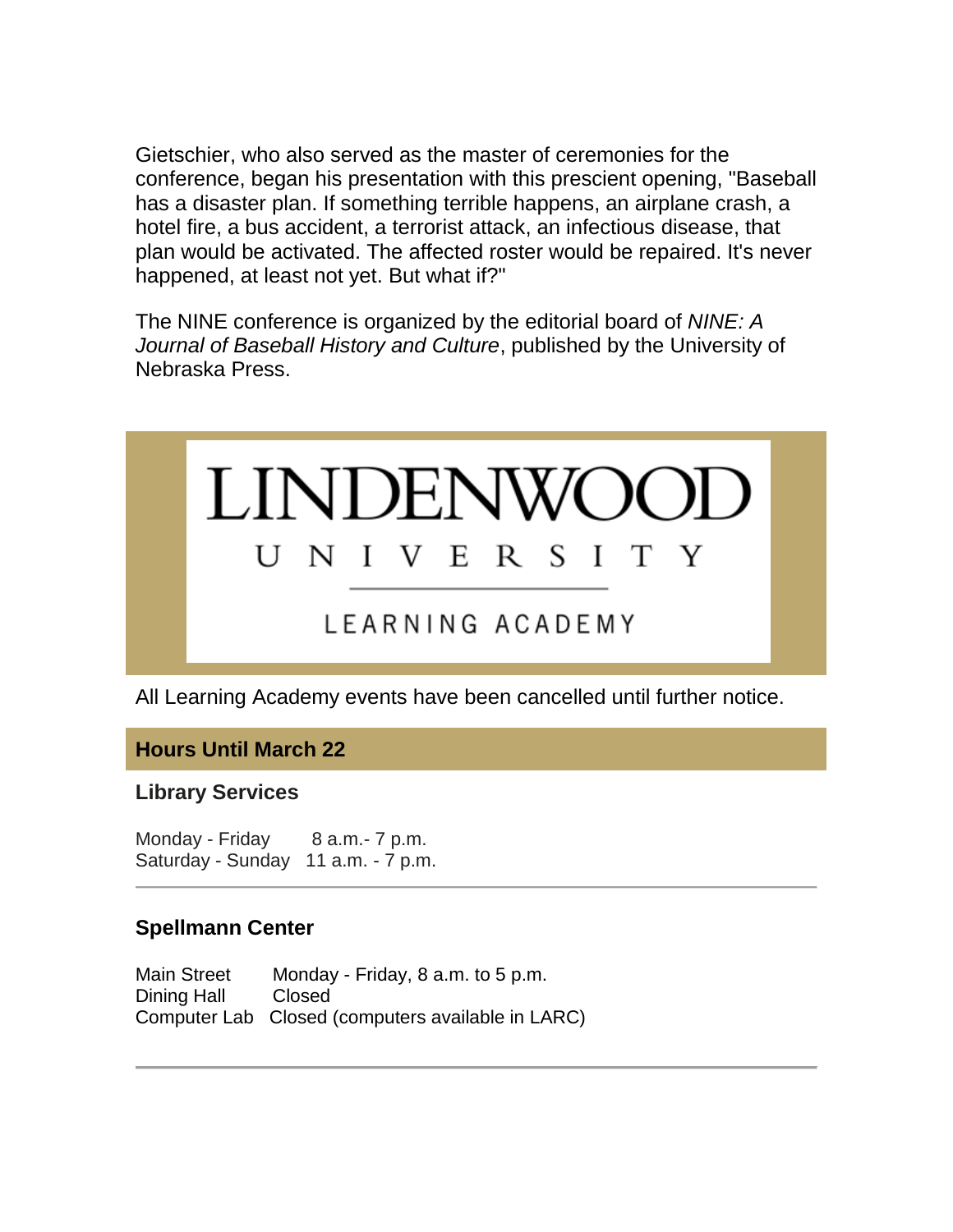# **Evans Dining Hall (take-out only)**

Until brunch on March 22

Monday-Friday 8 a.m. to 9 a.m. 11 a.m. to 1 p.m. 5 to 7 p.m.

Saturday-Sunday 11 a.m. to 1 p.m. 5 to 7 p.m.

#### **Evans Commons Rec Center**

Closed

#### **Applications and Nominations**

#### **Alumni Award Nominations**

Students, staff, faculty, and alumni are invited to [nominate](https://hes32-ctp.trendmicro.com/wis/clicktime/v1/query?url=https%3a%2f%2fcustapp.marketvolt.com%2flink%2ficigscyk8X%3fCM%3d1482244065%26X%3d70525052&umid=463170c3-f9fe-47bb-9a2c-d82b9746af88&auth=bc7ac43e330fa629f0cfb11786c85e83c10d06b8-60038a5ba6fe0cb5da65b5367be957ec4c0ec61a) alumni for the Alumni Merit Award, Alumni Service Award, or Young Alumni Award. The deadline to nominate an alumnus is April 30. Please contact Alumni Director **[Rachael Heuermann](mailto:rheuermann@lindenwood.edu)** with questions.

#### **Upcoming Events and Deadlines**

All events have been cancelled until further notice.

#### **Submit Information to the Digest**

To have your listing appear in the Digest, please fill out the [Project Request](https://hes32-ctp.trendmicro.com/wis/clicktime/v1/query?url=https%3a%2f%2fcustapp.marketvolt.com%2flink%2fffrfmn5lVR%3fCM%3d1482244065%26X%3d70525052&umid=463170c3-f9fe-47bb-9a2c-d82b9746af88&auth=bc7ac43e330fa629f0cfb11786c85e83c10d06b8-016319cd0fce05a83a9f1bedab7b395f75c05835)  [Form](https://hes32-ctp.trendmicro.com/wis/clicktime/v1/query?url=https%3a%2f%2fcustapp.marketvolt.com%2flink%2fffrfmn5lVR%3fCM%3d1482244065%26X%3d70525052&umid=463170c3-f9fe-47bb-9a2c-d82b9746af88&auth=bc7ac43e330fa629f0cfb11786c85e83c10d06b8-016319cd0fce05a83a9f1bedab7b395f75c05835) (be sure to choose "Communications and Public Relations" for type of request) by noon on the day prior to send-out. The Digest is sent every Tuesday and Friday morning during the term and on Fridays during break. Information submitted past the deadline may not be included in that edition but will appear in the following one. Entries are only subject to run once but may run twice